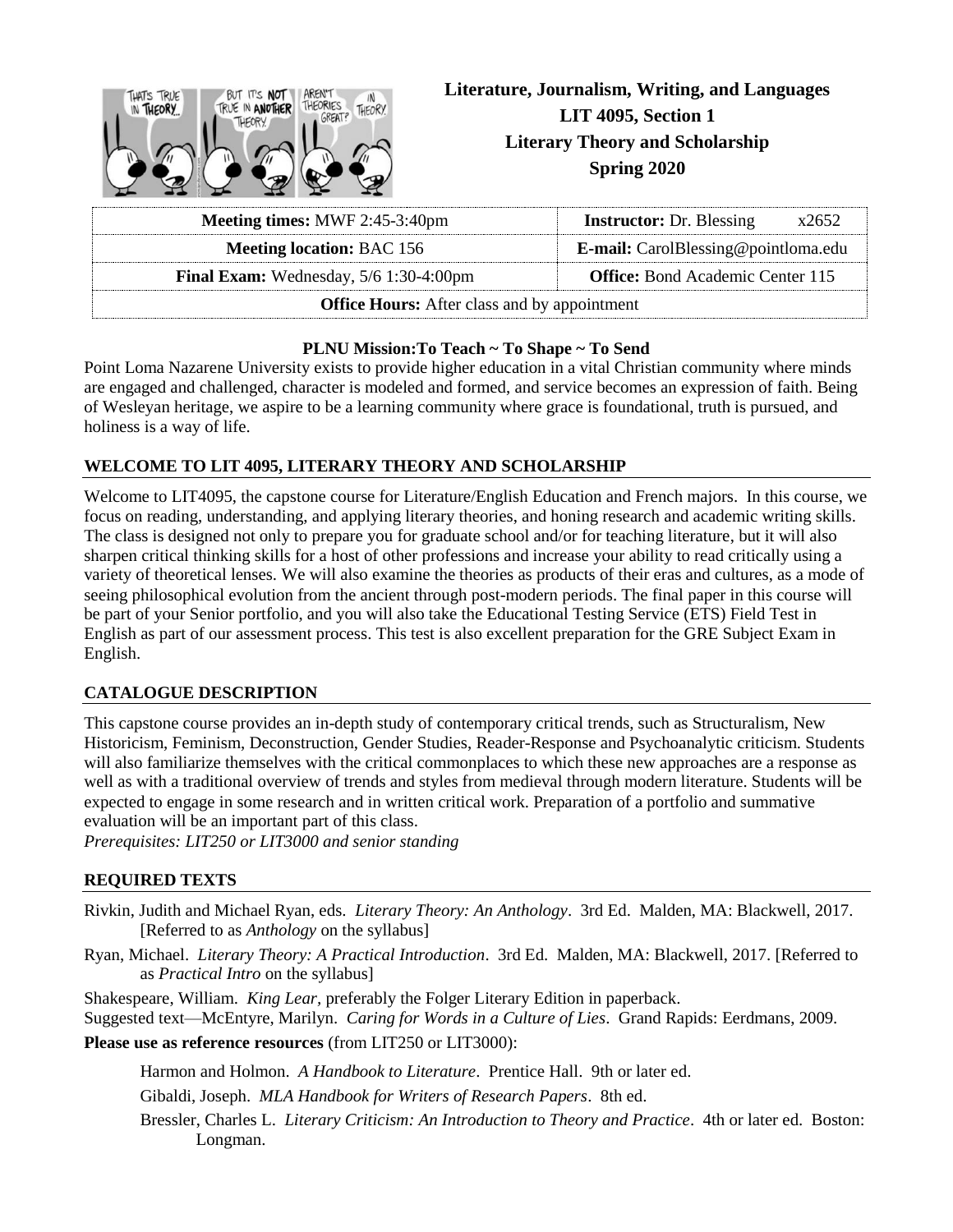# **PROGRAM LEARNING OUTCOMES**

*Students who complete the Literature Program will be able to:*

- 1. Integrate their literature studies with ongoing reflection and hospitable engagement with a diverse world.
- 2. Identify and articulate characteristics and trends of diverse literatures and historical periods: dates, styles, authors, and canon formation.
- 3. Develop and support close readings of texts using literary theory and terminology.
- 4. Employ strong research, rhetorical, literary, and analytical skills in their writing.
- 5. Present literary analysis to formal audiences, demonstrating strategies for audience engagement and oral communication of written work.

*Students who complete the French Program will be able to:*

- 1. Write essays without significant errors of grammar, spelling, or vocabulary usage that would impede comprehension by a native speaker.
- 2. Comprehend the main idea and most details of connected oral discourse by a native speaker on a variety of topics.
- 3. Converse in a participatory fashion with a native speaker using a variety of language strategies to convey meaning.
- 4. Analyze and Interpret target language texts and data sets according to their cultural, literary, and/or linguistic content.
- 5. Display knowledge of the nature and structure of language.
- 6. Discuss the influence of their own perspective on cultural interconnections through engagement with local, national, or international communities.

### **COURSE LEARNING OUTCOMES**

#### *Students will be able to:*

- 1. Closely read (comprehension, analysis) and critically analyze (analysis) texts in their original languages and/or in translation. (LPLOs 2, 3, 5, 6) (FPLOs 4)
- 2. Recall (knowledge), identify (knowledge), and use (application) fundamental concepts of literary study to read and discuss texts. (LPLOs 2, 3, 6) (FPLOs 4)
	- a. Standard literary terminology
	- b. Modes/genres of literature
	- c. Elements of literary genres
	- d. Literary periods (dates, writers, characteristics, and important developments)
	- e. Contemporary critical approaches
	- f. Extra-literary research
- 3. Analyze (analysis) the social, cultural, ethnic, gendered, and/or historical contexts of the works and their authors, and connect (synthesis, evaluation) the texts with their own lives. (LPLOs 1, 2, 3, 5) (FPLOs 4)
- 4. Create (synthesis, evaluation) detailed and informed textual analysis of literary works employing secondary sources and applying concepts of literary study and literary theory. (LPLOs 2, 3, 5, 6) (FPLOs 1, 4)

# **UNIVERSITY POLICIES**

# **INCOMPLETES AND LATE ASSIGNMENTS**

All assignments are to be submitted/turned in by the beginning of the class session when they are due—including assignments posted in Canvas. Incompletes will only be assigned in extremely unusual circumstances.

Quizzes, homework, analyses, papers, in-class writings, and the midterm exam may not usually be made up—no late work is accepted, except for emergency situations. If you have an excused absence, turn in your paper early or electronically. It is important to communicate with me regarding reasons for absences and any need for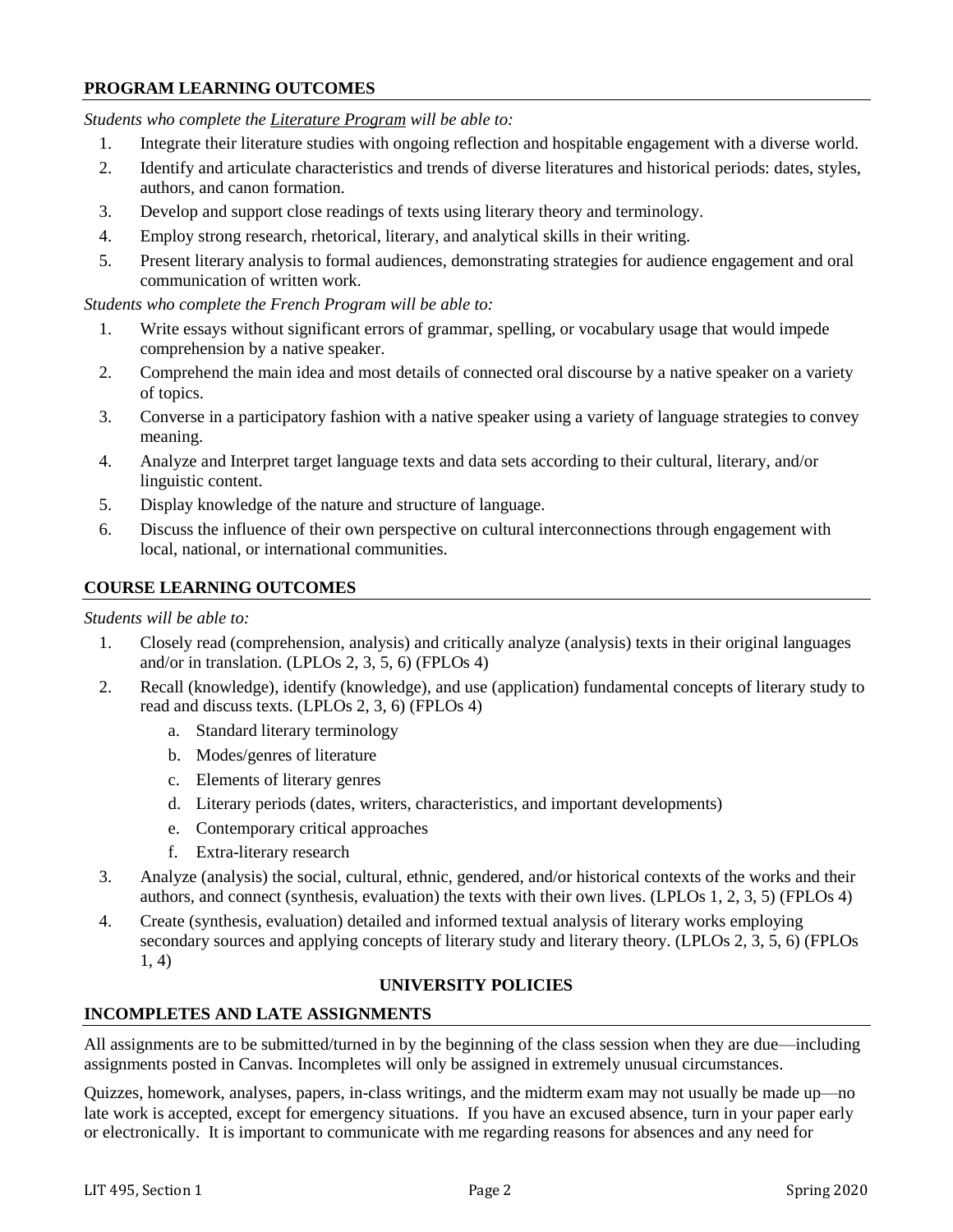clarification of assignments. I don't give make-up quizzes. If you are on a sports or debate team that requires excused absences, talk to me the first week of class.

# **ACADEMIC HONESTY**

Students should demonstrate academic honesty by doing original work and by giving appropriate credit to the ideas of others. Academic dishonesty is the act of presenting information, ideas, and/or concepts as one's own when in reality they are the results of another person's creativity and effort. A faculty member who believes a situation involving academic dishonesty has been detected may assign a failing grade for that assignment or examination, or, depending on the seriousness of the offense, for the course. Faculty should follow and students may appeal using the procedure in the university Catalog. See [Academic Policies](http://catalog.pointloma.edu/content.php?catoid=18&navoid=1278) for definitions of kinds of academic dishonesty and for further policy information.

### **ACADEMIC ACCOMMODATIONS**

While all students are expected to meet the minimum standards for completion of this course as established by the instructor, students with disabilities may require academic adjustments, modifications or auxiliary aids/services. At Point Loma Nazarene University (PLNU), these students are requested to register with the Disability Resource Center (DRC), located in the Bond Academic Center. [\(DRC@pointloma.edu](mailto:DRC@pointloma.edu) or 619-849-2486). The DRC's policies and procedures for assisting such students in the development of an appropriate academic adjustment plan (AP) allows PLNU to comply with Section 504 of the Rehabilitation Act and the Americans with Disabilities Act. Section 504 (a) prohibits discrimination against students with special needs and guarantees all qualified students equal access to and benefits of PLNU programs and activities. After the student files the required documentation, the DRC, in conjunction with the student, will develop an AP to meet that student's specific learning needs. The DRC will thereafter email the student's AP to all faculty who teach courses in which the student is enrolled each semester. The AP must be implemented in all such courses.

If students do not wish to avail themselves of some or all of the elements of their AP in a particular course, it is the responsibility of those students to notify their professor in that course. PLNU highly recommends that DRC students speak with their professors during the first two weeks of each semester about the applicability of their AP in that particular course and/or if they do not desire to take advantage of some or all of the elements of their AP in that course.

# **FINAL EXAMINATION POLICY**

Successful completion of this class requires taking the final examination **on its scheduled day**. The final examination schedule is posted on the [Class Schedules](http://www.pointloma.edu/experience/academics/class-schedules) site. No requests for early examinations or alternative days will be approved.

# **PLNU ATTENDANCE AND PARTICIPATION POLICY**

Regular and punctual attendance at all classes is considered essential to optimum academic achievement. If the student is absent from more than 10 percent of class meetings, the faculty member can file a written report which may result in de-enrollment. If the absences exceed 20 percent, the student may be de-enrolled without notice until the university drop date or, after that date, receive the appropriate grade for their work and participation. See [Academic Policies](http://catalog.pointloma.edu/content.php?catoid=18&navoid=1278) in the Undergraduate Academic Catalog.

# **PLNU COPYRIGHT POLICY**

Point Loma Nazarene University, as a non-profit educational institution, is entitled by law to use materials protected by the US Copyright Act for classroom education. Any use of those materials outside the class may violate the law.

**Public Discourse:** Much of the work we will do in this class is cooperative, by nature of the class discussions and general feedback given to written work and/projects; thus you should think of all your writing and speaking for and in class as public, not private, discourse. By continuing in this class, you acknowledge that your work will be viewed by others in the class. Thinking of our class work as public and shared also gives us the chance to treat one another with gentleness and compassion.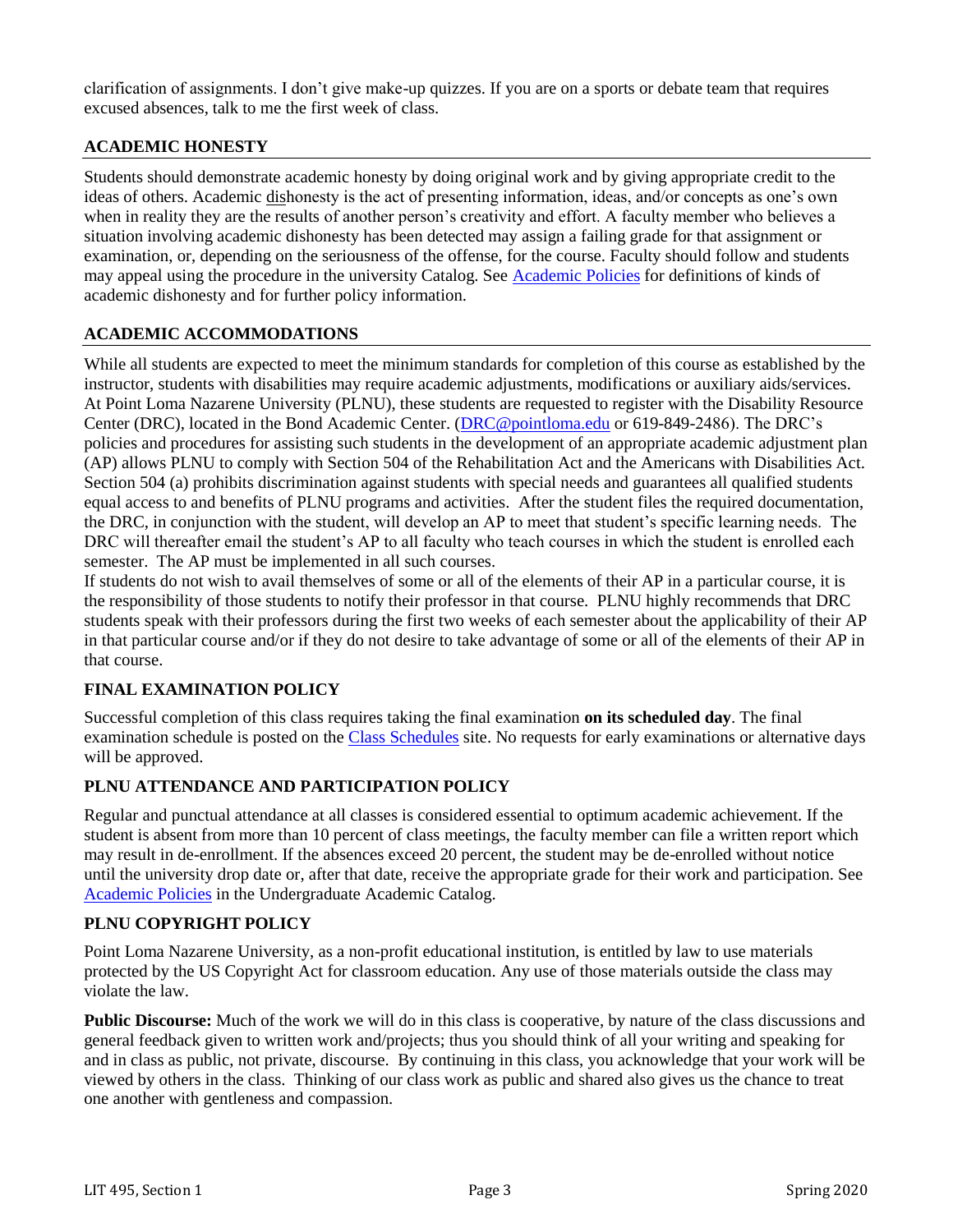**Maintaining Your Own Class Schedule through Online Registration:** You will be responsible for maintaining your own class schedule. Should you need to drop this or any course, please remember to drop the course before the drop deadline. If you need to drop a class, be sure to fill out and submit the official forms; simply ceasing to attend may result in a grade of F on your transcript.

**Diversity Statement:** Point Loma Nazarene University is committed to diversity in the classroom, in its publications and in its various organizations and components. Faculty and staff recognize that the diverse backgrounds and perspectives of their colleagues and students are best served through respect toward gender, disability, age, socioeconomic status, ethnicity, race, culture and other personal characteristics. In addition, the department of Literature, Journalism, and Writing, and Languages is committed to taking a leadership position that calls for promoting a commitment to diversity in and out of the classroom and in the practices of writing, journalism and the study of literature.

# **LIT4095 COURSE REQUIREMENTS, POLICIES, AND GUIDELINES**

- 1. Class Participation:
	- a. Your success in understanding and making meaning of the texts we read will be directly related to a deliberate and systematic method of annotating your texts and to your thoughtful reflection on and analysis of the ideas and questions presented in the texts.
	- b. The quality of your course experience and grade will be directly related to your completing the assigned reading, your thoughtful reflection on the readings, and your engaged participation in the community of readers that our class will become. The quality of our daily discussions depends so importantly upon you and your individual contributions to these discussions. Your contribution is truly invaluable to all of us in this community of readers, and it may appear in several different forms:
		- 1) questions and confusion you have about the text and/or its implied meanings,
		- 2) new or deeper understandings about literary terms and their use,
		- 3) connections you see between this literature and the other material you are studying,
		- 4) connections you see between these texts and our contemporary lives,
		- 5) perspectives about what spiritual impacts the texts may have on you and/or others/connection between theories and faith.
	- c. The quality of our class community will rest on your contributions to class discussion in meaningful ways and in ways that demonstrate your thorough preparation of the assigned materials. The impact of these readings on your lives, intellectual development, and the quality of our discussions together is more important than "grades;" but your grade for the course will be unavoidably influenced by the quality, quantity, and (to some degree) comparative merit of your participation in our class discussions.
- 2. Class Preparation & Assignments:
	- a. All course books must be in your possession well before the class sessions dedicated to those books. No exemptions from quizzes or other required/graded work will be granted because you do not have course texts. Bring your appropriate book to class every class period.
	- b. This course is primarily a discussion seminar with some lecture. You are to prepare for class by reading and critically engaging with the material ahead of time, to enter into and conduct yourself civilly in debates, and to view this course as an entré into the professional and academic arenas
	- c. Completion of all assignments is required, and passing the course will be difficult without doing so. Readings, presentations, and papers must be prepared in advance of the date scheduled/due, show thoughtful consideration, and demonstrate careful attention to the assignment's requirements and intents. Missed work may be made up only in truly extenuating circumstances and only if you and I have had a conversation about your situation. No make-up work will be given for missed work.
	- d. If you have a university-excused absence, turn in any assignments that are due during your absence early or electronically, and let me know ahead of time about all excused absences.
	- e. Always keep electronic copies of your work so that you can provide duplicate copies if you need to.
	- f. Handwritten assignments are never acceptable unless so specified.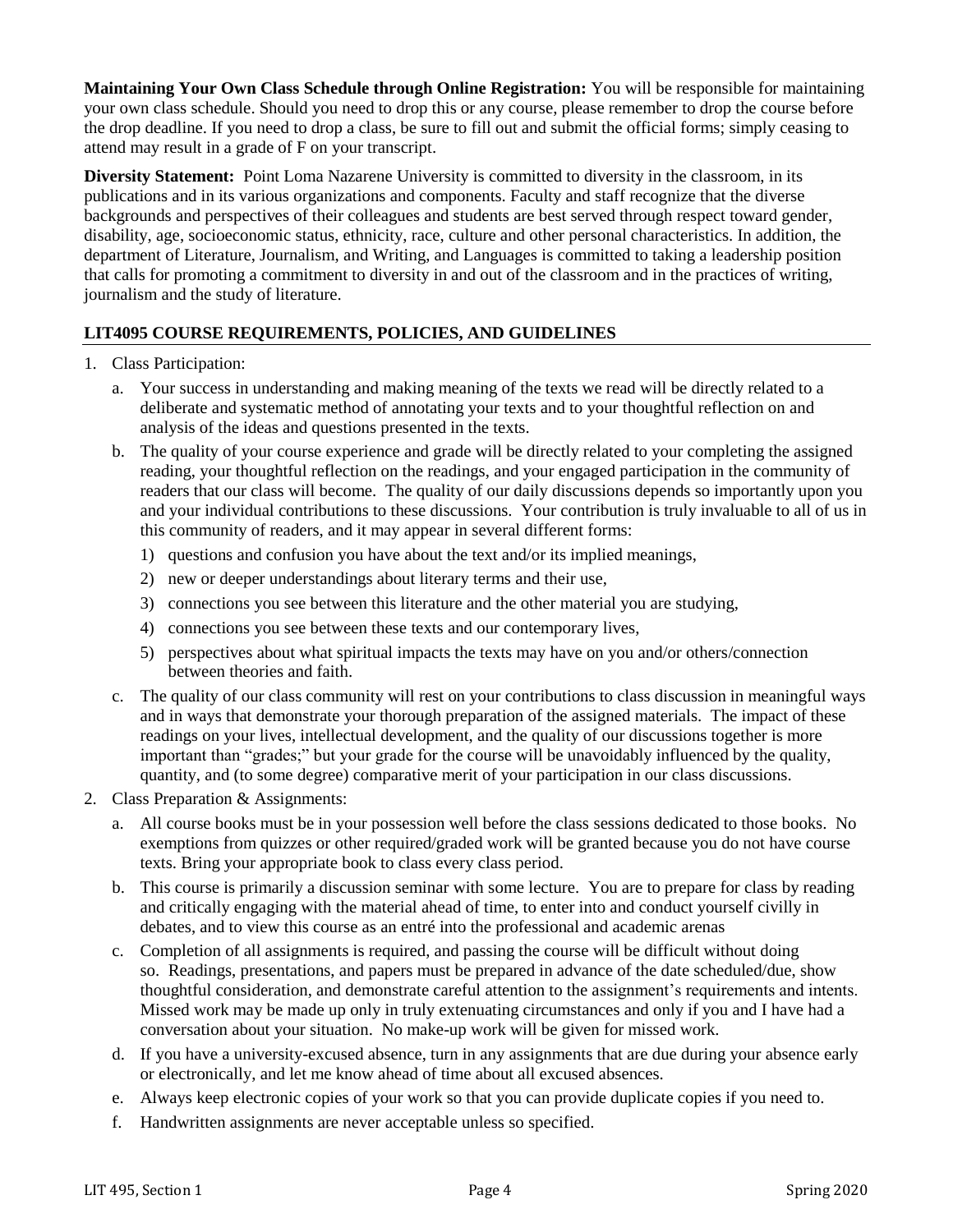- 3. Classroom Decorum: Electronic Devices— Put away your cell phones and laptops during class—no texting, receiving texts, phone calls, checking emails, etc. You will lose points for doing these things.
- 4. Writing: All standards of academic writing that you were taught in LIT 250 or LIT3000 are required of your writing in this class as well. Each student will complete Reading Responses, Abstracts, and a Major Paper (including a paper proposal, annotated bibliography, and abstract).
- 5. Exams: Each student will complete a Midterm and Final Exam.
- 6. Research: Follow your intellectual curiosities and start now. The primary text for your major paper will be chosen in consultation with me. You may use some of our course readings for secondary sources for your paper. Other secondary and tertiary sources are for you to search out, read, annotate, and evaluate as you research your major paper. Please read as much secondary material as possible and use what is appropriate for your paper. No Wikipedia or similar guides are to be used for papers or used as a substitute for the reading. This is a Senior capstone course, and you will need to seek out university-level sources.
- 7. Research Presentations: You will present your major research paper in a department conference entitled Literary Scholarship on Point.
- 8. Gmail, Canvas, and Live Text: You are responsible for routinely checking your campus accounts for electronic messages from me (and sometimes from your classmates). You are fully accountable for all course material, announcements, communications that are distributed to these online sites. I will send messages only to these sites, so please let me know if you encounter any technical problems with them. Your Senior Portfolio must be submitted on through Portfolium and may be requested in hard copy as well.
- 9. Extenuating Situations & Grades: No "Incomplete" grades will be assigned unless extenuating circumstances (e.g., death in the family, automobile accidents, hospitalization) prevail. If you find yourself in such a situation, contact me immediately. You must submit, in a timely fashion, any necessary and valid documents to verify your situation (e.g., doctor's letter on letterhead).

### **COURSE WORK SUMMARY**

- Consistent class attendance and thoughtful participation in discussions
- Reading of all assignments
- Ten 300 word response assignments to different theoretical approaches (choose ten out of the eleven options)
- Other short homework or in-class exercises to be assigned, such as responses to readings
- Occasional quizzes
- Ten Abstracts of the assigned theoretical essays (choose ten out of the eleven options)
- Sample theoretical essay
- A midterm exam
- One 10-12 page Major Analytical Paper, MLA format, using a critical-theoretical approach to an approved literary work or works, including your own analysis, theoretical grounding, research, and critical engagement with your sources
- A formal oral presentation on your researched paper
- A reflective paper on your LJWL experience—(which is also part of the LJWL Portfolio
- The LJWL Department Exit Exam and Portfolio—required for graduating seniors

# **COURSE EVALUATION & GRADES**

Your grade will be based on the quality of your work in these areas:

| $\bullet$ | Abstracts, Reading analyses, Sample Theoretical Essay, In-Class Exercises, Participation 25% |     |
|-----------|----------------------------------------------------------------------------------------------|-----|
| $\bullet$ | Literary Scholarship on Point, ETS Exam, Portfolio Assignments & Submissions                 | 20% |
| $\bullet$ | Major Analytical Paper                                                                       | 25% |
| $\bullet$ | Midterm Exam                                                                                 | 15% |
| $\bullet$ | Reflective Paper                                                                             | 15% |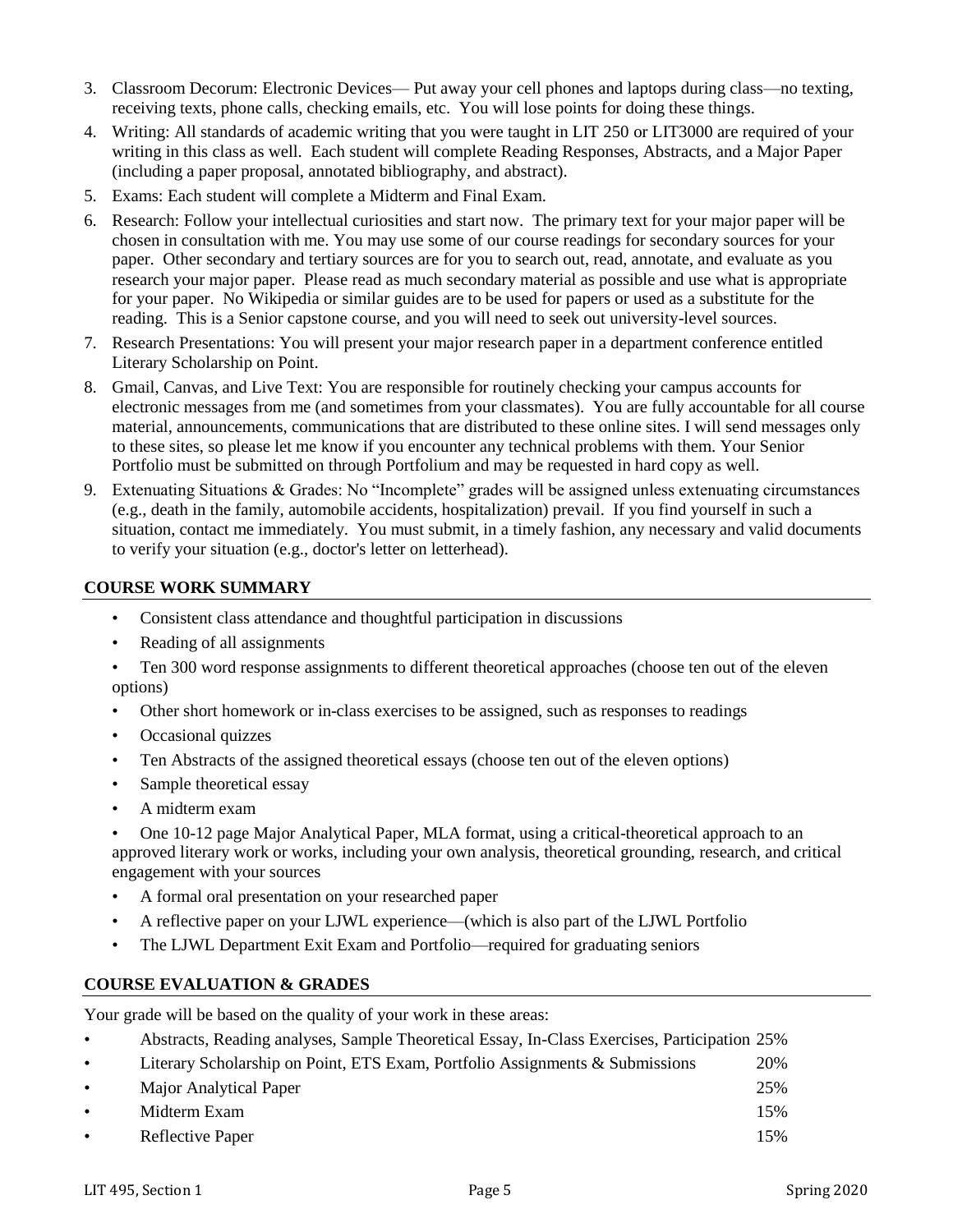#### **The following grading scale will be used:**

| A    | 100%<br>$93 -$ | $B+$    | 88-89% | $\sqrt{ }$<br>◡ | $78-$<br>79%                              |         | $\mathbf{D}$<br>$D^+$ | 68-69% |                   | $\blacksquare$<br>н | $J-59%$ |
|------|----------------|---------|--------|-----------------|-------------------------------------------|---------|-----------------------|--------|-------------------|---------------------|---------|
| $A-$ | 90-92%         | ת<br>്ധ | 33-87% | $\sim$<br>∼     | 77%<br>$\overline{\phantom{a}}$<br>$\sim$ | $\cdot$ | Ē<br>⊥                | 63-67% | $ -$<br>$\lambda$ |                     |         |
|      |                | D-      | 80-82% | $\sqrt{ }$<br>◡ | $70-$<br>72%                              |         | $\Gamma$<br>. .<br>┚  | 60-62% |                   |                     |         |

#### **COURSE ASSIGNMENTS**

#### **Analytical Questions for Theory Introductions (10 Responses)**

[Critical Thinking, Oral Communication]

Prepare responses to all of these questions for each theory introduction assigned. Keep your responses concise (300 word limit). Be prepared to share your response to these six questions when called on during class discussion.

- 1. How did this theory develop—what are its origins? Who are some important practitioners of this approach? (Name three and briefly cite their significance.)
- 2. What are the goals of this critical-theoretical approach?
- 3. What are the underlying assumptions of this critical approach? What is the value-system of this theory?
- 4. What are the methods of this critical approach? If students were to apply this theory to an analysis of a text, what would they need to do?
- 5. What are the advantages of this approach? What can be learned through using it? How does this approach open up the text?
- 6. What are the problems/shortcomings of this approach? Is it self-contradictory or limiting in any ways?

#### **Theoretical Essay Example (1)**

[Information Literacy, Critical Thinking]

*To Turn In to Me*: Staple a cover page to the example critical essay you have printed out or photocopied. On your cover page include a heading with your name, date, course number and name, and the full bibliographic citation of the sample critical essay. Below this heading write your response to #2 below.

*To Distribute in Class*: Make 4 copies of your cover page & response to #2 and bring the copies to class on the assigned day.

- 1. Example: Find a journal article or essay from an edited collection (outside of our course texts) that uses a particular theoretical approach to examine a work of literature. Choose the work of literature on which you are writing your major paper.
- 2. Response (300 words): What theory or theories are used in your journal article or essay? What are two or three key insights gained in the use of this approach to read the literary work?
- 3. Bibliography: What two or three scholarly sources in the bibliography of your example do you recognize (say how) or want to investigate further (say why)? List these sources in a bibliography at the bottom of your cover page response.

#### **Abstracts (10 Abstracts)**

[Critical Thinking, Written Communication]

You will write and informally present ten 250 word abstracts of your assigned theoretical readings. You will also be prepared to answer questions about your understanding of the theoretical reading and to pose follow-up questions about it to the class.

You will also write and present a 250 word abstract of your Major Analytical Paper to the class during the Research Colloquium. Here are two good resources for how to write an abstract:

<https://style.mla.org/how-to-write-an-abstract/>

<https://writingcenter.unc.edu/tips-and-tools/abstracts/>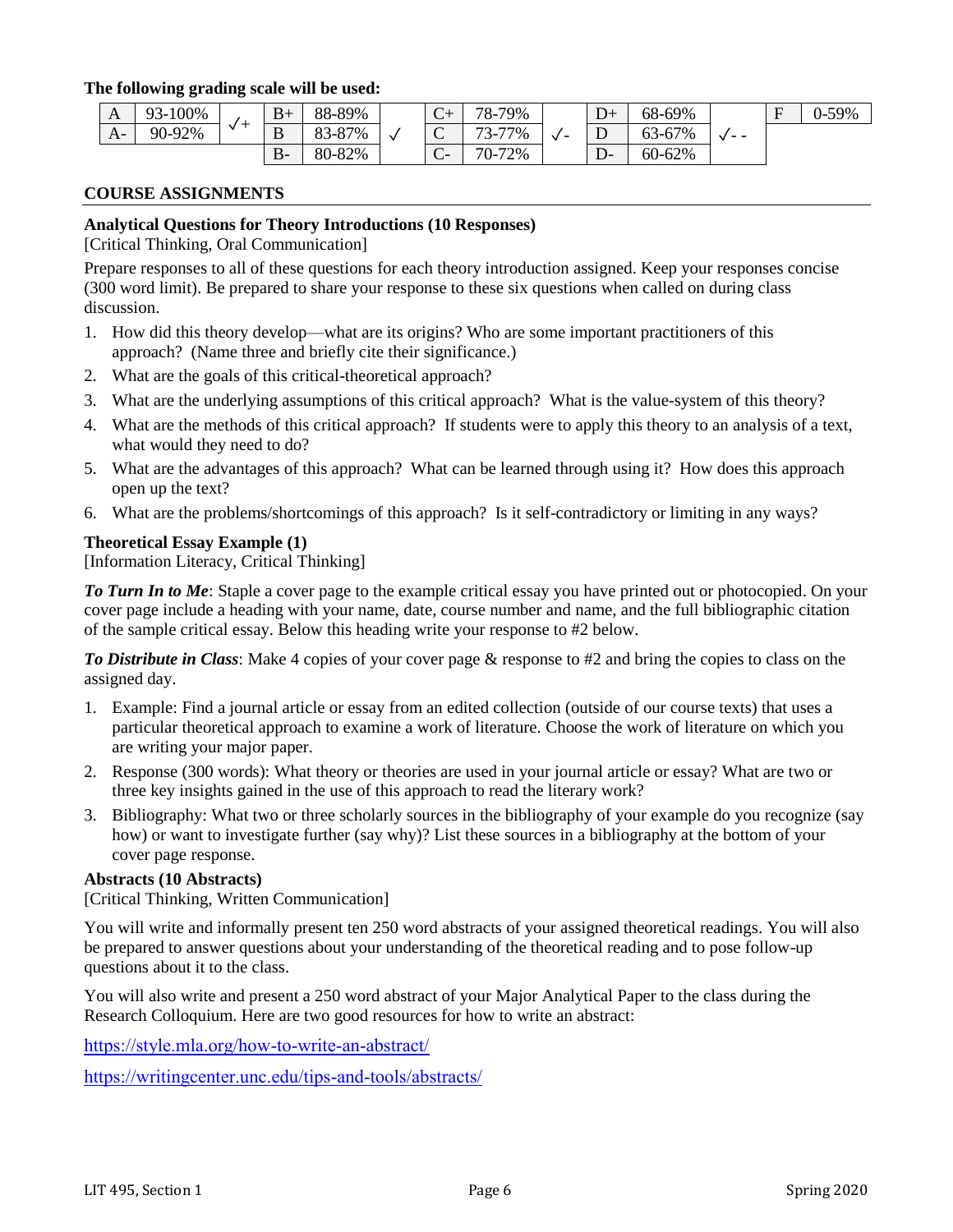#### **Capstone Key Assessment assignments—more information to follow**

[Critical Thinking, Written Communication, Oral Communication, Information Literacy]

- 1. Senior Portfolio: Reflective Essay, LIT 495 Major Paper (Live Text)
- 2. ETS Field Test (Externally Benchmarked Exam)
- 3. Literary Scholarship on Point—Research Colloquium (Formal Oral Presentation)

#### **Literary Scholarship on Point—Research Colloquium**

[Oral Communication]

A special department colloquium will take place during which you will formally present your Major Analytical Paper to an audience of LJWL students and faculty, using PowerPoint slides as part of your oral presentation. Full guidelines for your oral presentation will be given in a separate document.

Your oral presentation will be assessed with the AAC&U Oral Communication Rubric. Please review this rubric carefully so that you will know the criteria and level of quality we will be looking for in assessing in your oral presentation.

# **APPROACHING AN ACADEMIC ESSAY**

For this course, you will be expected to learn to read and analyze the language of the literary profession: you need to be able to understand the conversations of the interpretive community so that you can also engage in them in your own papers, as well as critically examine their premises. This task demands higher-level thinking in dealing with often abstract concepts. It is quite challenging to "decode" some of the rhetoric used by academics; literary critics have their own language, as do practitioners in every academic discipline. Here are some tips to help:

- 1. Scan the essay first to gain a general idea of the thesis and approach—i.e. get an overview of the work.
- 2. Now read the essay rigorously, underlining and annotating major, irritating, and provocative points. A good reader is a re-reader who goes back through the work and marks up his or her text.
- 3. Outline the work. List the main claim (thesis), subpoints, and evidence used for support (backing).
- 4. Interrogate the text, writing in the margins or your notes what your questions are.
- 5. Consider what value system(s) the essay rests upon.
- 6. If the essay is theoretical (rather than applied theory), think about how you would apply it to a work of literature.
- 7. Decide if you accept or reject the essay in whole or in part, based upon its argument and premises. It is probably not very helpful for the purposes of this class to focus on whether or not you like the writing style of the essay, as we are trying to deal with concepts. This is a different type of reading than reading a work of literature (although some literary theories do not distinguish between categories of writing, but that is for another discussion).
- 8. **Don't allow yourself to be intimidated by the text or to give up.**
- 9. Grapple with the reading first and then bring the questions you have concerning it to class. Chances are very good that other students may be wondering the same things, so you are doing a favor to all by raising the questions. We will grapple with the difficulties together.
- 10. Please see me in my office for further assistance.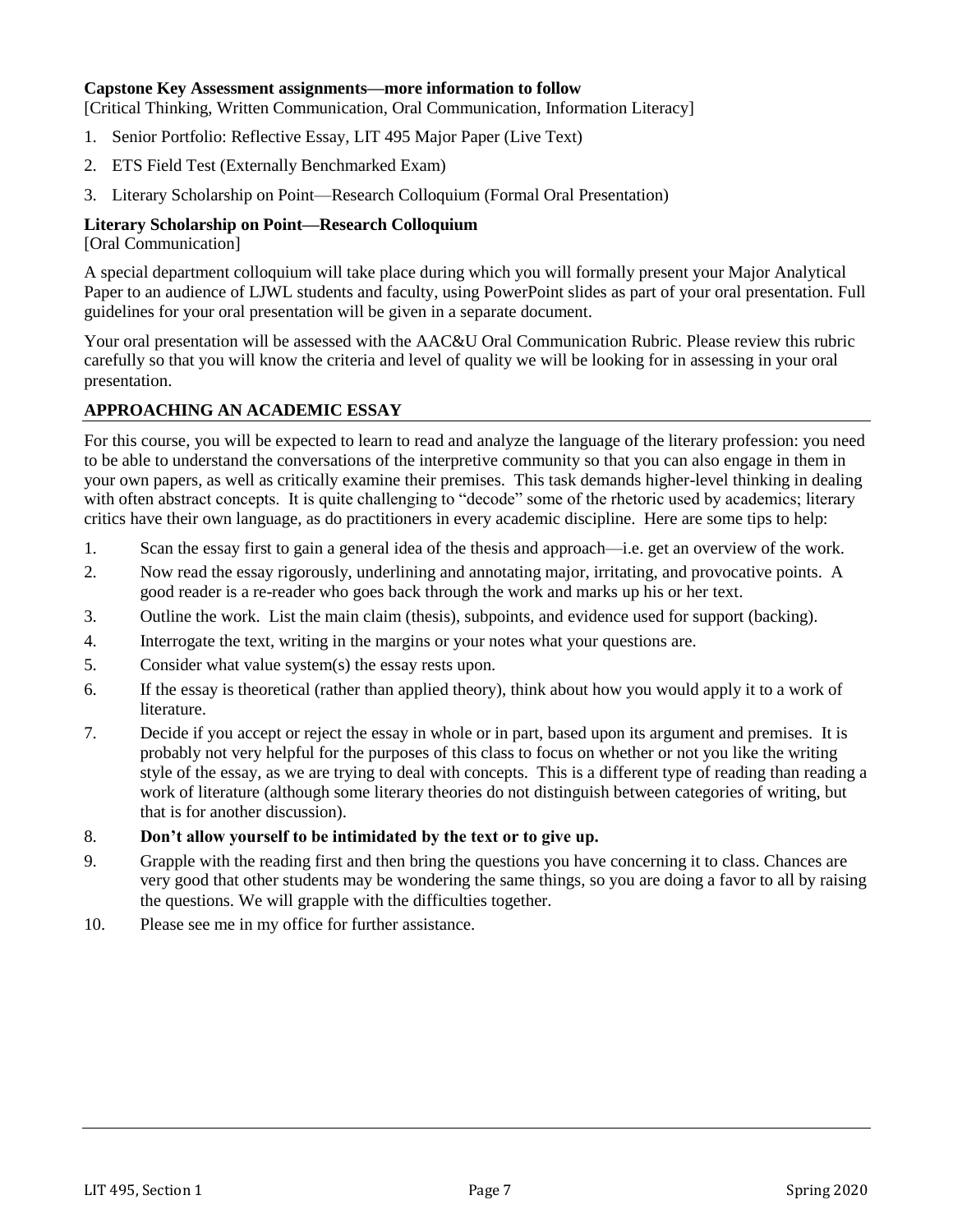# **COURSE SCHEDULE AND ASSIGNMENTS—Bring the relevant text(s) to class each day Assigned readings must be completed BEFORE coming to class—as they form the basis of class discussion**

| <b>DATE</b> | IN CLASS COVERAGE                                                                                                                                                                                                                             | <b>WORK DUE</b>                  |  |  |
|-------------|-----------------------------------------------------------------------------------------------------------------------------------------------------------------------------------------------------------------------------------------------|----------------------------------|--|--|
| 1/14        | <b>Course Introductions</b>                                                                                                                                                                                                                   | In-Class Writing                 |  |  |
| 1/15        | Before class—Read "Literary Theory: A Primer," pp. 1-19 in Practical<br>Intro and "A Short History of Theory," pp. xi-xxxii-Anthology                                                                                                         |                                  |  |  |
| 1/17        | Chapter 1—"Russian Formalism, New Criticism, Poetics" - pp. 20-42 in<br>Practical Intro and "Formalisms" in Anthology, pp. 3-7                                                                                                                | Response #1 DUE                  |  |  |
| 1/20        | Martin Luther King, Jr. Day-No Classes                                                                                                                                                                                                        |                                  |  |  |
| 1/22        | Formalisms—From Anthology<br>Victor Shklovsky--"Art as Technique" pp. 8-14<br>Cleanth Brooks-"Keat's Sylvan Historian" pp. 21-28                                                                                                              | Abstract #1 DUE                  |  |  |
| 1/24        | Chapter 2-"Structuralism, Linguistics, Narratology" - pp. 48-61 in<br>Practical Intro and "The Implied Order: Structuralism," pp. 131-133 in<br>Anthology                                                                                     | Response #2 DUE                  |  |  |
| 1/27        | Structuralism, Linguistics, Narratology-From Anthology<br>Jonathan Culler—"The Linguistic Foundation," pp. 134-136<br>Ferdinand de Saussure—"Course in General Linguistics," pp.137-147                                                       | Abstract #2 DUE:<br>option one   |  |  |
| 1/29        | Claude Lévi-Strauss—"The Structural Study of Myth," pp. 178-195                                                                                                                                                                               | Abstract #2 DUE:<br>option two   |  |  |
| 1/31        | Mikhail Bakhtin-"Discourse in the Novel," pp. 205-216<br>Michel Foucault-"What is an Author?" pp. 217-229                                                                                                                                     | Abstract #2 DUE:<br>option three |  |  |
| 2/3         | Chapter 3—"Phenomenology, Reception, Ethics" - pp. 69-77 in Practical<br>Intro and "Situations of Knowledge/Relations with Others" in Anthology,<br>pp. 297-298                                                                               | Response #3 DUE                  |  |  |
| $2/5$       | Phenomenology, Reception, Ethics-from Anthology<br>Immanuel Kant-"Transcendental Aesthetic," pp. 299-304<br>Kathleen McCormick-"Teaching, Studying, and Theorizing the<br>Production and Reception of Literary Texts," pp. 318-330            | Abstract #3 DUE                  |  |  |
| 2/7         | Chapter 4-"Post-Structuralism" - pp. 80-100 in Practical Intro<br>"The Class of 1968—Post-Structuralism Parlui-même" pp. 445-465 in<br>Anthology.                                                                                             | Response #4 DUE                  |  |  |
| 2/10        | Martha Nussbaum—"Cultivating Humanity in the Narrative Imagination,"<br>pp. 382-401<br>Kent Lehnhof-"Relation and Responsibility: A Levinasian Reading of<br><i>King Lear</i> ," pp. 402-421                                                  | Abstract #4 DUE:<br>option one   |  |  |
| 2/12        | Post-Structuralism—from Anthology<br>Frederich Nietzsche—"The Will to Power," pp. 466-470<br>Giles Deleuze—"What is Becoming?" pp. 471-473<br>Roland Barthes-"The Death of the Author," pp. 518-521<br>Barbara Johnson-"Writing," pp. 528-535 | Abstract #4 DUE:<br>option two   |  |  |
| 2/14        | Jacques Derrida-"Différance," pp. 474-495<br>John Joughin-"Lear's After-Life," pp. 536-554                                                                                                                                                    | Abstract #4 Due:<br>option three |  |  |
| 2/17        | Chapter 5—"Psychoanalysis and Psychology"—pp. 113-125 in Practical<br><i>Intro</i> and "Strangers to Ourselves: Psychoanalysis"—pp. 567-574 in<br>Anthology                                                                                   | Response #5 DUE                  |  |  |
| 2/19        | Psychoanalysis and Psychology—from Anthology<br>Sigmund Freud—"The Uncanny," pp. 592-614                                                                                                                                                      | Abstract #5 DUE:<br>option one   |  |  |
| 2/21        | Jacques Lacan—"The Mirror Stage as Formative of the Function of the I<br>as Revealed in Psychoanalytic Experience," pp. 618-623                                                                                                               | Abstract #5 DUE:<br>option two   |  |  |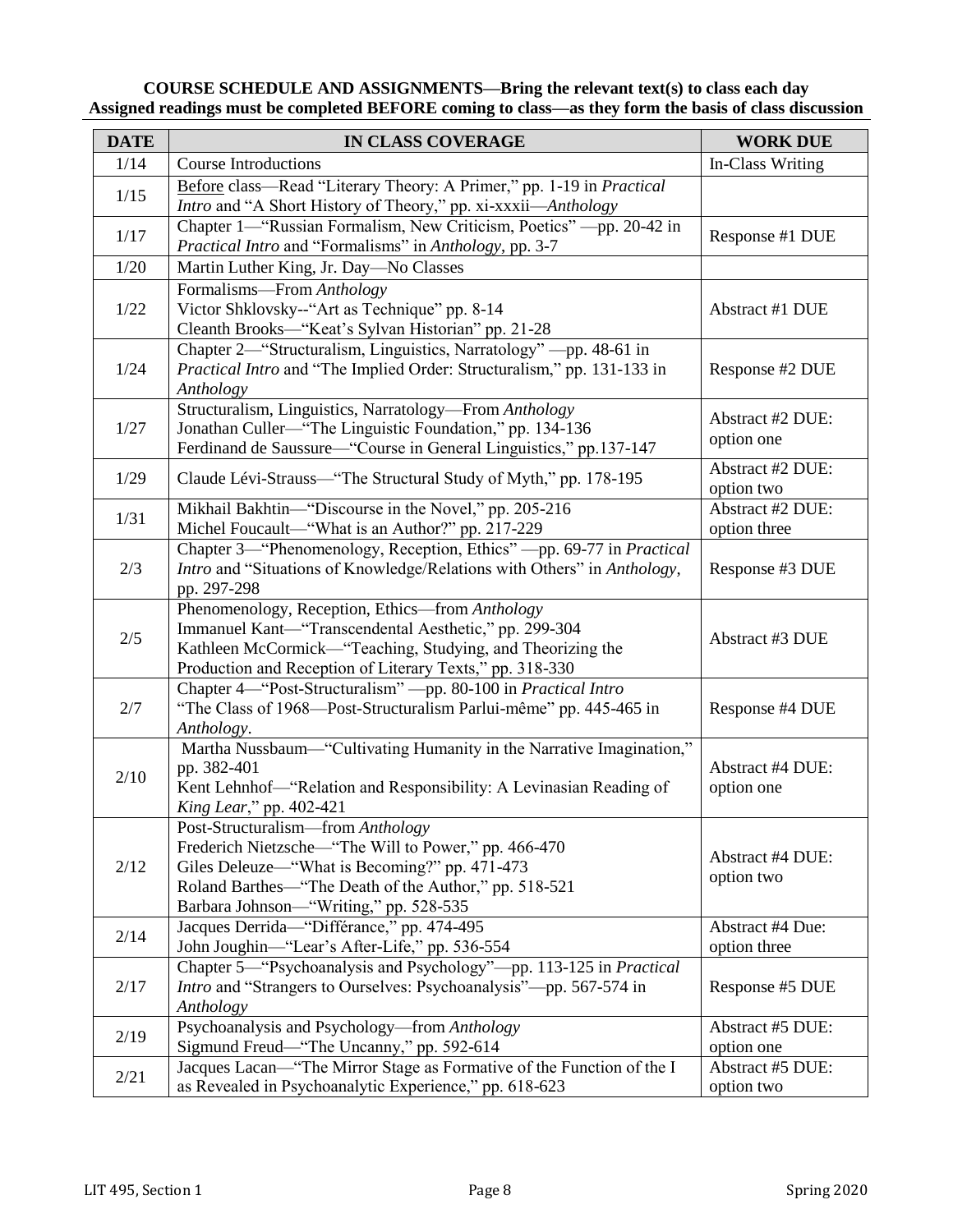|              | Lisa Hinrichsen-"Trauma Studies and the Literature of the US South,"                                                                                |                         |  |
|--------------|-----------------------------------------------------------------------------------------------------------------------------------------------------|-------------------------|--|
|              | pp. 636-646                                                                                                                                         | Abstract #5 DUE:        |  |
| 2/24         | Jeffrey Stein-"King Lear: The Transference of the Kingdom," pp. 650-                                                                                | option three            |  |
|              | 659                                                                                                                                                 |                         |  |
|              | Chapter 6-"Marxism and Critical Theory"-pp. 113-125 in Practical                                                                                    |                         |  |
|              | <i>Intro</i>                                                                                                                                        |                         |  |
|              | Marxism, Critical Theory, History-from Anthology                                                                                                    |                         |  |
| 2/26         | Karl Marx—"The Philosophic and Economic Manuscripts of 1844," pp.                                                                                   | Response #6 DUE         |  |
|              | 717-729                                                                                                                                             |                         |  |
|              | Louise Althusser—"Ideology and Ideological State Apparatuses," pp. 768-                                                                             |                         |  |
|              | 777                                                                                                                                                 |                         |  |
| 2/28         | Slavoj Zizek essay--handout                                                                                                                         | Abstract #6 DUE         |  |
|              | Chapter 7-"History"-pp. 152-163 in Practical Intro and "Starting with                                                                               |                         |  |
| 3/2          | Zero," pp. 711-716 in Anthology                                                                                                                     | Response #7 DUE         |  |
|              | Louise Montrose—"New Historicism," pp. 809-829                                                                                                      |                         |  |
| 3/4          | Rosalie Colie—"Reason and Need: King Lear and the Crisis of the                                                                                     | Abstract #7 DUE         |  |
|              | Aristocracy," pp. 832-855                                                                                                                           |                         |  |
| 3/6          | <b>Midterm Exam in Class</b>                                                                                                                        | <b>Midterm Exam</b>     |  |
| $3/9 - 3/13$ | Spring Break-No Classes                                                                                                                             | Huzzah!                 |  |
|              | Chapter 8—"Gender Studies"—pp. 172-189 in Practical Intro and                                                                                       |                         |  |
| 3/16         | "Feminist Paradigms/Gender Effects," pp. 893-900 in Anthology                                                                                       | Response #8 DUE         |  |
|              | Gender Studies and Queer Theory-from Anthology                                                                                                      | Abstract #8 DUE:        |  |
| $3/18$       | Gayle Rubin-"The Traffic in Women," pp. 901-920                                                                                                     | option one              |  |
|              | Judith Butler-"Imitation and Gender Insubordination," pp. 953-961                                                                                   |                         |  |
|              | Jashir Puar—"'I Would Rather Be a Cyborg Than a Goddess': Becoming                                                                                  |                         |  |
| 3/20         | Intersectional in Assemblage Theory," pp. 1000-1011                                                                                                 | <b>Abstract #8 DUE:</b> |  |
|              | Michael Ryan—"Queer Lear: A Gender Reading of King Lear," pp. 1066-                                                                                 | option two              |  |
|              | 1078                                                                                                                                                |                         |  |
|              | Chapter 9-"Ethnic Studies"-pp. 198-204 in Practical Intro,                                                                                          |                         |  |
| 3/23         | Chapter 10—"Indigenous, Postcolonial, and Transnational Studies"---pp.<br>213-232 in Practical Intro, and "English Without Shadows: Literature on a | Response #9 DUE         |  |
|              | World Scale," pp. 1099-1106 in Anthology                                                                                                            |                         |  |
|              | Ethnic, Indigenous, Post-Colonial, and Transnational Studies-from                                                                                   |                         |  |
| $3/25$       | Anthology                                                                                                                                           | Abstract #9 DUE:        |  |
|              | Edward Said-"Orientalism," pp. 1105-1134                                                                                                            | option one              |  |
|              | Toni Morrison—"Playing in the Dark," pp. 1163-1173 and                                                                                              |                         |  |
| 3/27         | Jaecheol Kim-"National Messianism and English Choreography in King                                                                                  | Abstract #9 DUE:        |  |
|              | Lear," pp. 1210-1222                                                                                                                                | option two              |  |
|              |                                                                                                                                                     | <b>Major Analytical</b> |  |
| 3/30         | Major Analytical Paper Prospectus Due and summarized in class                                                                                       | <b>Paper Prospectus</b> |  |
|              |                                                                                                                                                     | <b>Due</b>              |  |
|              | Chapter 11—"Cognition, Emotion, Evolution, and Science"—pp. 236-243                                                                                 |                         |  |
| 4/1          | in <i>Practical Intro</i> and "In the Body of the Text," pp. 1255-1265 in                                                                           | Response #10 DUE        |  |
|              | Anthology                                                                                                                                           |                         |  |
|              | Cognition, Emotional, Evolution, Science-from Anthology                                                                                             |                         |  |
| 4/3          | Suzanne Keane—"Narrative Empathy," pp. 1284-1302                                                                                                    | Abstract #10 DUE:       |  |
|              | Ted Underwood-"Digital Humanities: Theorizing Research Practices,"                                                                                  |                         |  |
|              | pp. 1373-1378                                                                                                                                       |                         |  |
|              | Chapter 12—"Animal, Humans, Places, Things"—pp. 250-263 in                                                                                          |                         |  |
| 4/6          | Practical Intro and "Matters Pertinent to a Theory of Human Existence,"                                                                             | Response #11 DUE        |  |
|              | pp. 1419-1422 in Anthology                                                                                                                          |                         |  |